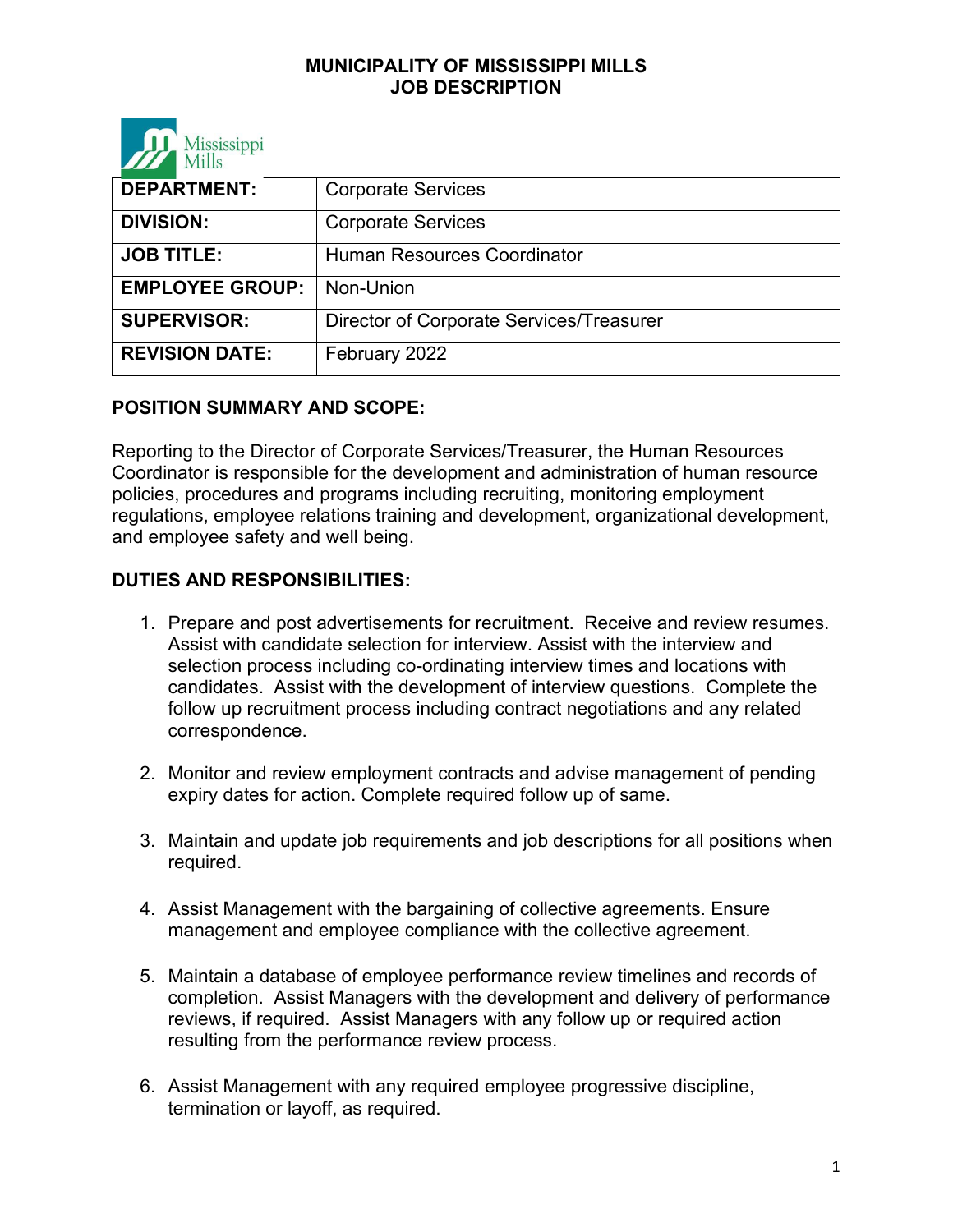- 7. Develop any required employee accommodation plans.
- 8. Assist with conducting and analyzing exit interviews and make actionable recommendations to Management based on the feedback received.
- 9. Develop and keep current employment related policies and procedures in compliance with the *Employment Standards Act* and any other applicable legislation including Health and Safety. Review existing policies for compliance with legislation and standard employment practices and recommend improvements to Management. Ensure employees are trained and keep compliant with any relevant policies and procedures.
- 10.Communicate with external Agencies, Consultants, and other Professionals as required.
- 11.Plan and complete onboarding for new hires and perform orientation of all relevant municipal policies and procedures.
- 12.Arrange seminars, workshops and conferences based on Departmental training needs.
- 13.Coordinate employee surveys and give actionable insights to management to improve employees' experiences.
- 14.Reinforce the Municipality's policies, rules and procedures to ensure employees' safety.
- 15.Maintain and monitor a database of employee training requirements and records of completion.
- 16.Recommend and develop employee relations practices to foster a positive employee-employer relationship.
- 17. Assist and support Managers and all employees with human resource issues as they arise including assisting with problem solving.
- 18.Periodically review the Municipality's organizational structure and reporting relationships and make recommendations to Management of any recommended changes.
- 19.Advise management when market salary, pay equity and internal equity reviews are required and assist with the completion of such reviews.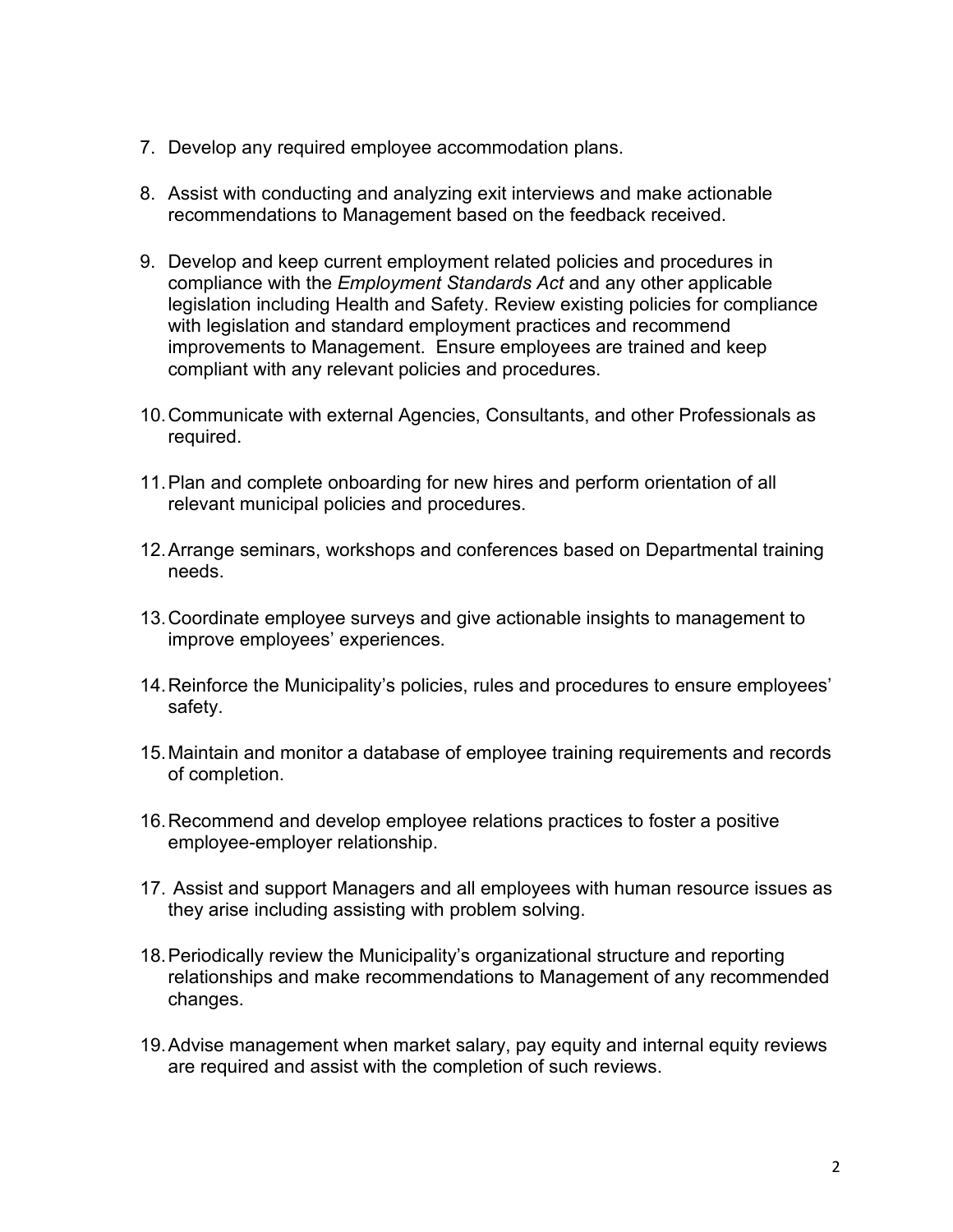20.The above list generally describes the duties involved with this position. However, municipal work is varied in nature; employees will be required to perform duties in addition to the above from time to time as directed.

### **EDUCATIONAL REQUIREMENTS:**

- University Degree in Human Resource Management or a related discipline.
- Certified Human Resource Professional (CHRP) designation.

### **EXPERIENCE:**

A minimum of five (5) years progressive experience in Human Resources

### **SKILLS AND COMPETENCIES:**

- 1. Detailed knowledge of labour relations, Health and Safety, compensation, benefits practices, and Human Resources legislation (e.g. ESA, OHSA, WSIA, AODA, Ontario Human Rights Code, Pay Equity Act, PIPEDA, etc.) required.
- 2. Ability to analyze and make timely decisions taking into account facts, goals, constraints and risks of a situation.
- 3. Excellent computer skills including knowledge of Microsoft Office software and other Human Resource software applicable to this role a strong sense of uses/opportunities for technology.
- 4. Strong organizational and interpersonal relations skills
- 5. Discretion and good judgement when handling confidential/sensitive material and information.
- 6. Demonstrated excellent organizational skills and time management skills.
- 7. Demonstrated commitment to personal and professional development.
- 8. Excellent verbal (courtesy, tact, discretion, explanation, judgement and presentation skills) and written communication skills including grammar/spelling skills for writing correspondence/reports.

#### **WORKING CONDITIONS:**

This position is required to work regular full-time hours in an office environment However, additional work may be required to complete special requests or projects. After hours meeting attendance or travel may also be required.